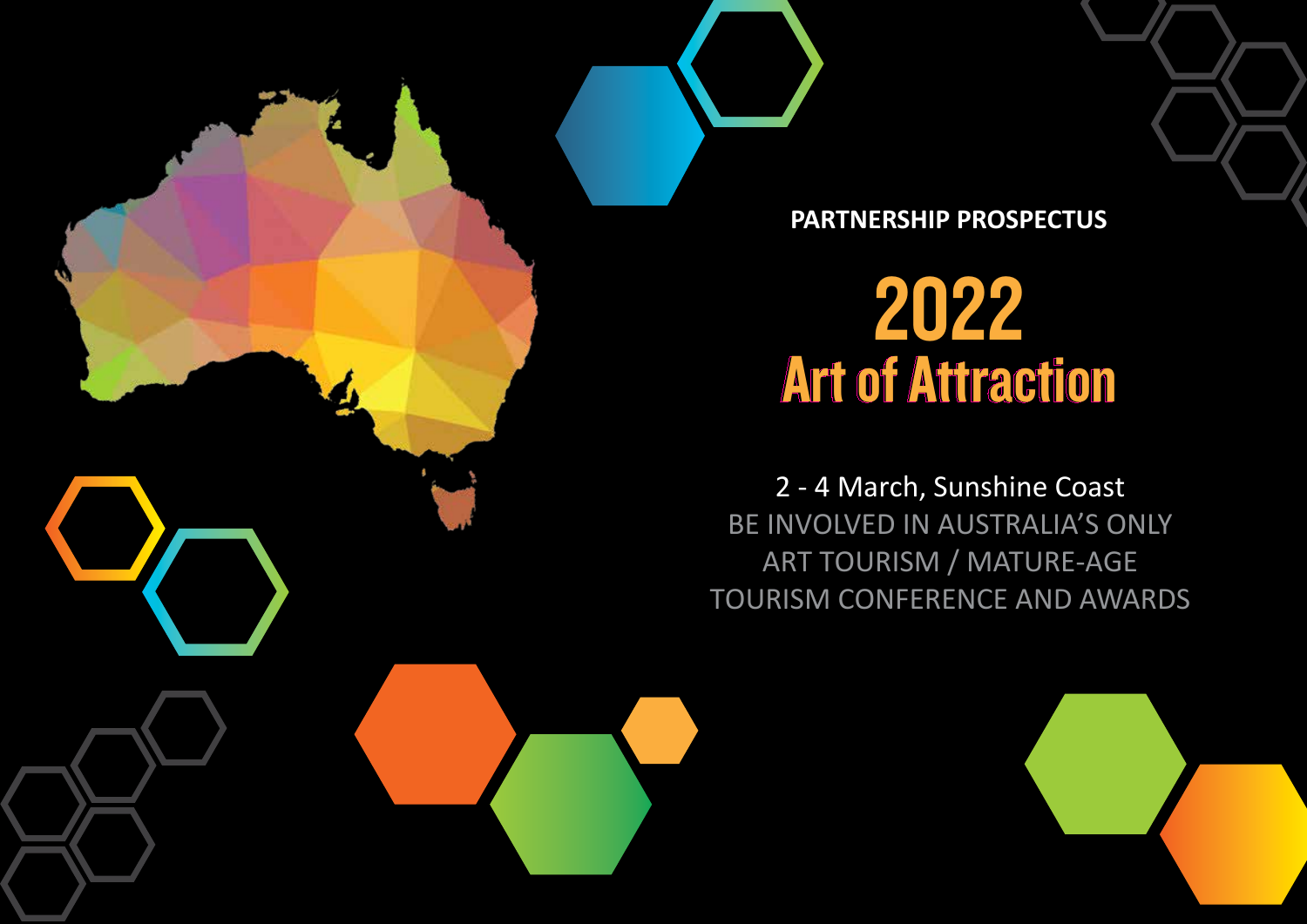### Three Opportunities in One

The Art of Attraction, Australian Street Art Awards and Grey Nomad Awards collectively offer a unique opportunity - a three for one deal where you will reach difficult-to-access niche tourism markets all in the one place through the one inter-connected tourism and travel event.

> Want a highly effective yet inexpensive way to meet tourism professionals from metropolitan, regional and remote Australia who are decision makers? This is the perfect opportunity for you.

> > Want to stand out to Australians aged over 55 who love our country, are cashed-up and ready to buy? You are in the right place.

Want to reach art-lovers who also love soft adventure, travel and telling their friends? We have a highly engaged audience who fit your bill.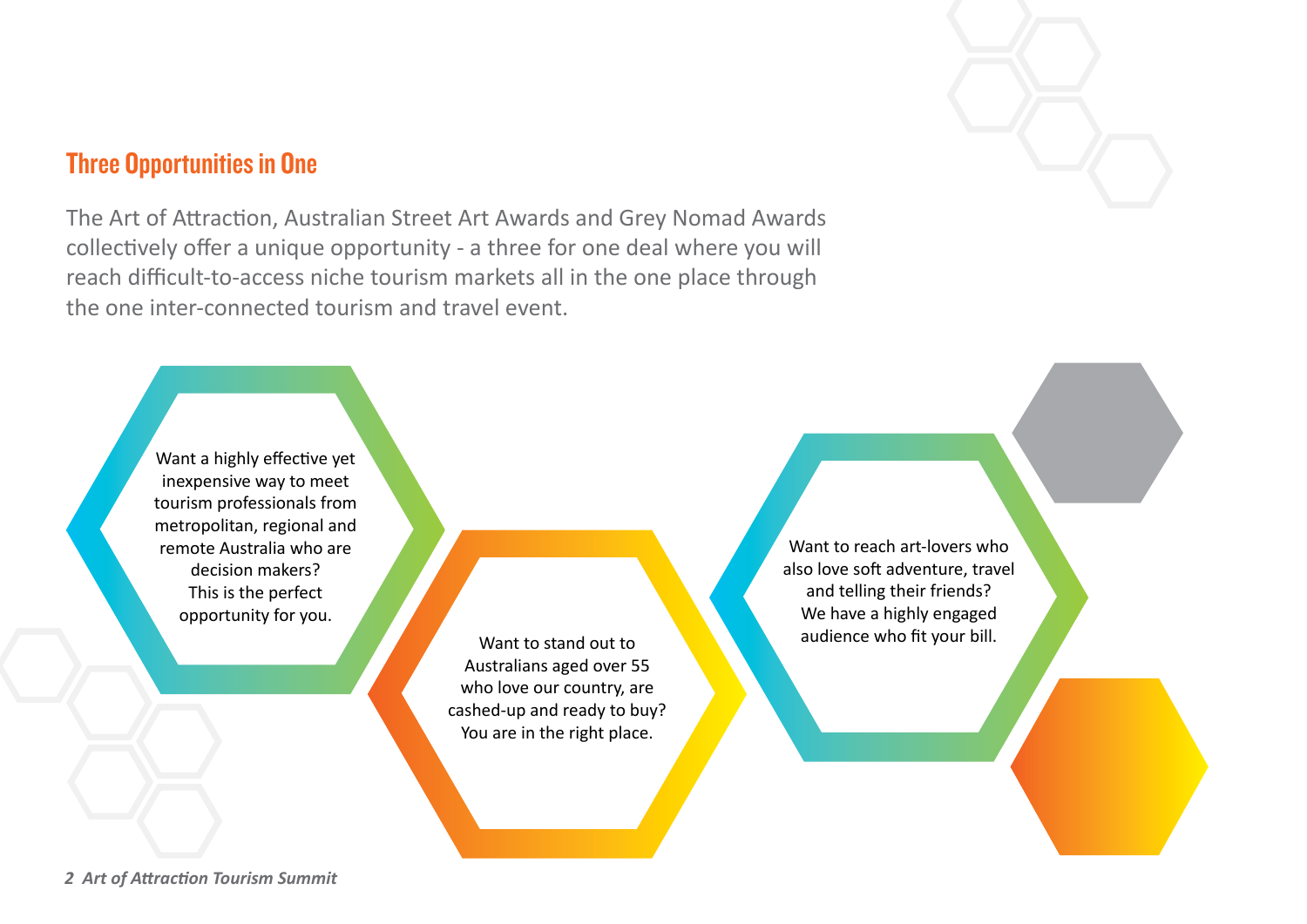### Art of Attraction Tourism Summit

The only tourism conference in Australia that addresses the needs of destinations and operators that work to attract two key segments – over 55 visitors and art-loving Australians.

### What does the conference achieve?

Attendees connect with, learn from and become inspired by leaders at the very forefront of:

- Using street, public and silo art as a strong economic driver and visitor attraction mechanism.
- Harnessing the loyalty of Australia's most mobile, wealthiest and fastest growing visitor segment - over 55s.

**ff** I have the simplest<br>tastes. I am always *tastes. I am always satisfied with the best."*

- Oscar Wilde

## **Highlights**

- Two full days of information-packed sessions
- • Streams focussing on regional, rural and metropolitan street and public art
- Special over 55s visitation sessions
- An optional half-day "Street Art 101" masterclass for everyone wanting to know how to deliver a mural from concept through funding and regulations to delivery
- Site visit to an attraction of special interest to over 55s
- **Street Art Walking Tour**
- A fun welcome reception
- • Awards gala dinner with a twist.



www.artofattraction.com.au

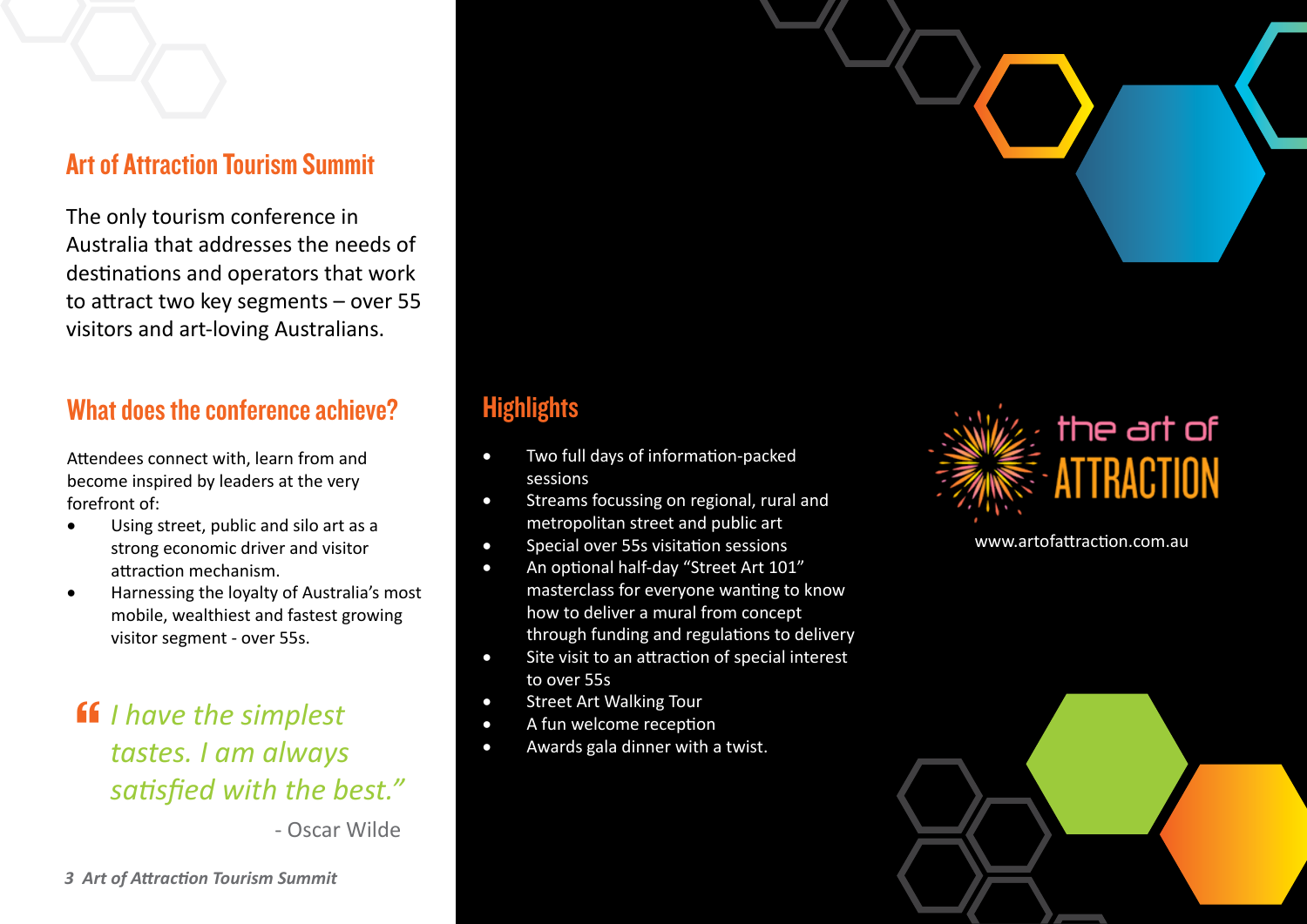### Who attends and why?

- 1. People whose job it is to increase visitation to towns, regions or states
- 2. Those involved in public art on any level creation, curation and promotion
- 3. Operators and visitor centres that cater to mature-age travellers.

Attendees are driven by one or more of four motivations:

1. To see and be seen, with fun-seeking social networking

2. Inspiration – education-focussed idea seekers

3. To learn from "the best" ideas, destinations and practices

4. Lead seekers, craving a chance to boast about and secure work.

They identify with our or more of four key brand traits:

- **Educationally innovative**
- **Inspirational**
- Tourism matchmaker
- **Vivacious**

The titles these attendees hold include:

- Director Economic Development
- Tourism Directors, Managers and Officers
- • Mayors and Councillors
- Destination Marketers
- • Tourism Consultants
- • Public Art Curators
- Art Agencies and Consultants
- • Tourism Educators and Researchers
- • Street Artists
- • Placemaking Professionals
- • Progress, Community and Business Associations
- Caravan Parks & Campsite Managers
- Festival, Country Show & Event Organisers.

"connect with, be introduced to, and become inspired by national tourism leaders"

The perfect opportunity to reach decision makers from across Australia.



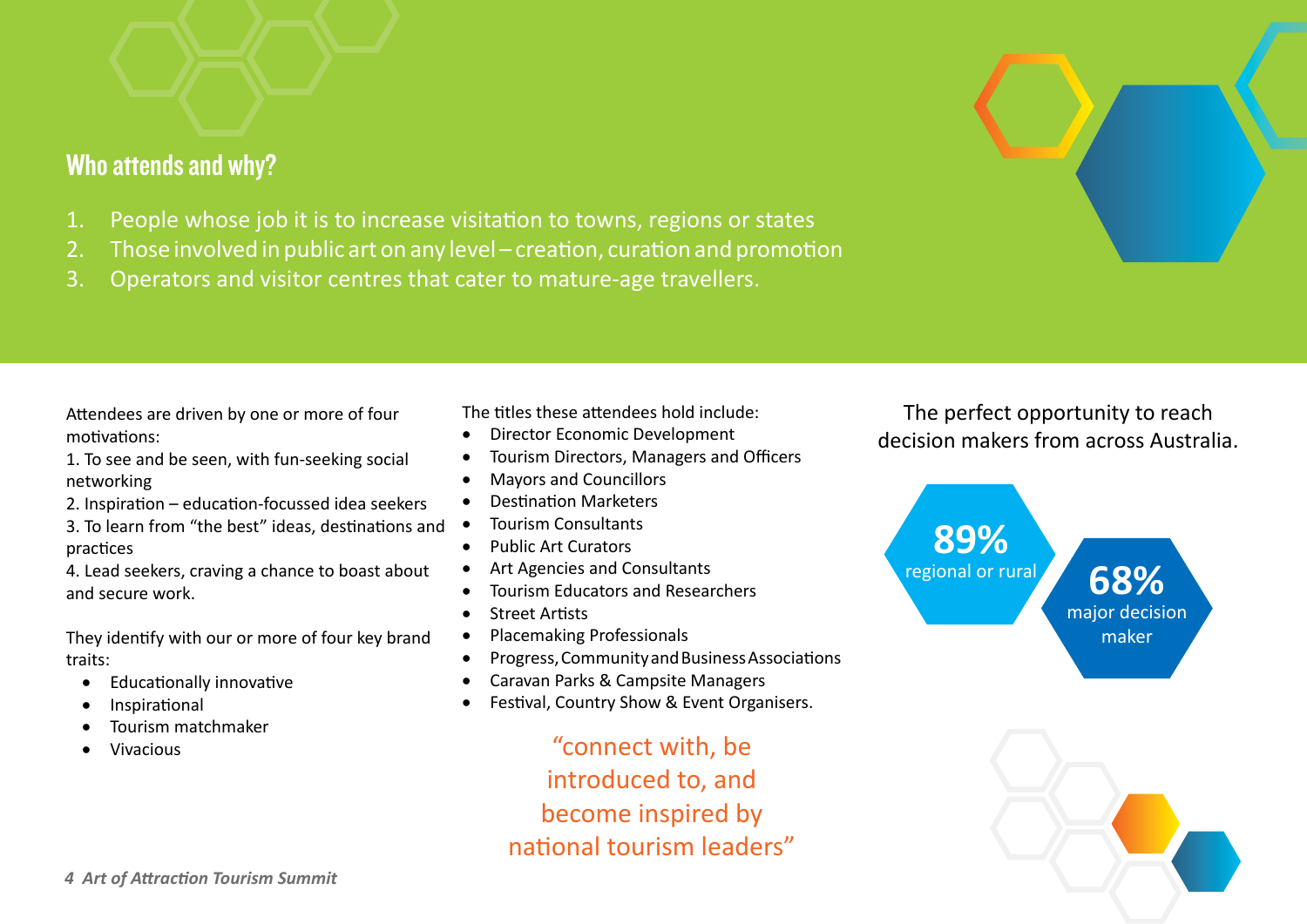### Australian Street Art Awards [ASAA]

National Tourism Awards for Public Art www.streetartawards.com.au

There are hundreds of communities that are using outdoor art to help attract and entertain visitors. While Australia has a long history of creating public art to captivate visitors, such as the 1970s craze of Big Things, there has never been a way of rewarding and supporting these towns, regions and inner-city precincts. The Australian Street Art Awards remedies that shortcoming.

With a charter to encourage Australians to seek out the world-class art in every corner of our country, the Awards promote regional destinations and city street-art precincts in a credible, equitable and independent way. Finalists and winners are placed on the "must visit" list for domestic visitors. For many, these Awards are the only way that they could achieve such national exposure.

The Awards also build community pride and increase employment opportunities for regional, established and emerging artists.

Entries in this current year's Awards grew by

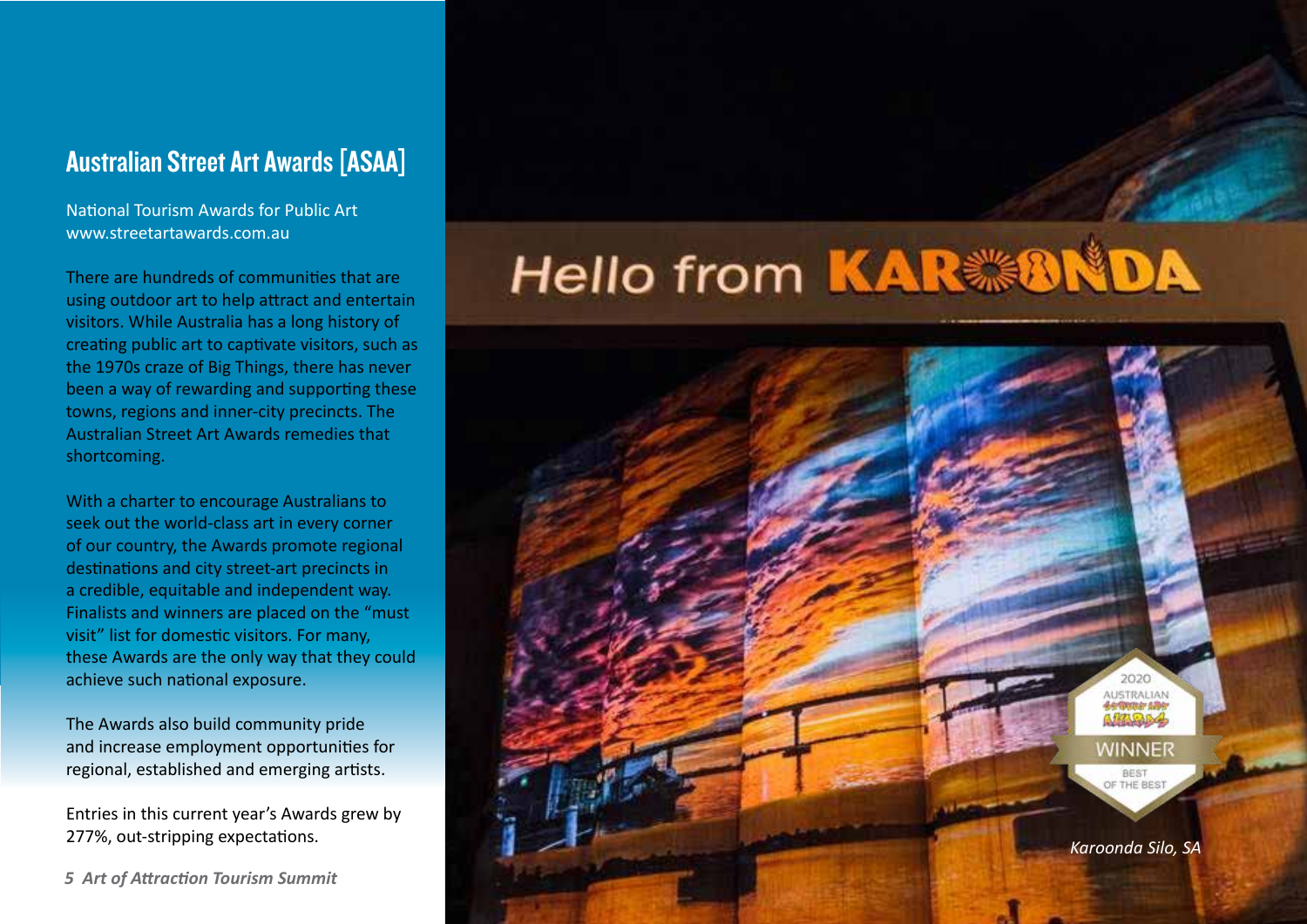### Who are our biggest street art fans?

Eighty-two percent of fans are women, 49.9% of whom are aged 45 to 64 years.

The Awards target four primary target markets.

#### **Flashy Fans**

This is the 'cool' set – an intense group of followers for whom we offer a critical lifeline to sexy, new, edgy and chic artwork that they can share to show they have access to privileged knowledge. They want to be fed up-to-date information and images of stylish new things and emerging trends that will boost their social credibility. 'Share' analysis indicates that they make up about 31% of our audience but will outstrip all others in engagement where a post meets their criteria. While travelling, they invest heavily in creating the "right look" when taking selfies or destination photographs – investment in what they wear, what they drive, what equipment they use, and the high adventure they've experienced to reach that location is important for them.

**Key pain point:** Confidence that their choice is the 'right one' to match their personal brand.

#### **Glamour Girls**

Motivation differentiates this group from Flashy Fans. They are seeking simple pleasure from looking at the street art and admiring the artists' talents. They share posts based on whether the art has made them feel good, and therefore prefer light, colourful, delicate, pretty and socially acceptable form and content. The art provides a means of escape from their task at hand. They are less concerned about what others think, more considered in purchasing decisions and buy what makes them feel happy, generous, kind, considerate and expansive. They make up the largest group of our followers at 34%, and for them, your gift of a WOW moment in a pretty setting is worth more than the equivalent value in money.

**Key pain point:** Emotional distress due to a lack of feel good options.

#### **Mission Makers**

Holidaying with purpose is integral to this younger (40 - 54 years) career-immersed and highly organised set. They see their holiday and all that it will entail as a crusade – a pilgrimage that will bring them to a new place of understanding, with time for reflection and personal growth. Travelling with purpose sets their trips in a different light, and they follow us to generate ideas on future road trips.

**Key pain point:** Time-poor with too many options to satisfy their thirst for adveture.

### **Clue Catchers**

Competitive artists and tourism professionals, largely from regional locations, who are eager to learn and find a means of bringing to their community visitors and brands that will inject energy into their community. These fans gather ideas and use networks to build loyalty within their circles.

**Key pain point**: Extreme personal investment as often the sole person responsible for an outcome.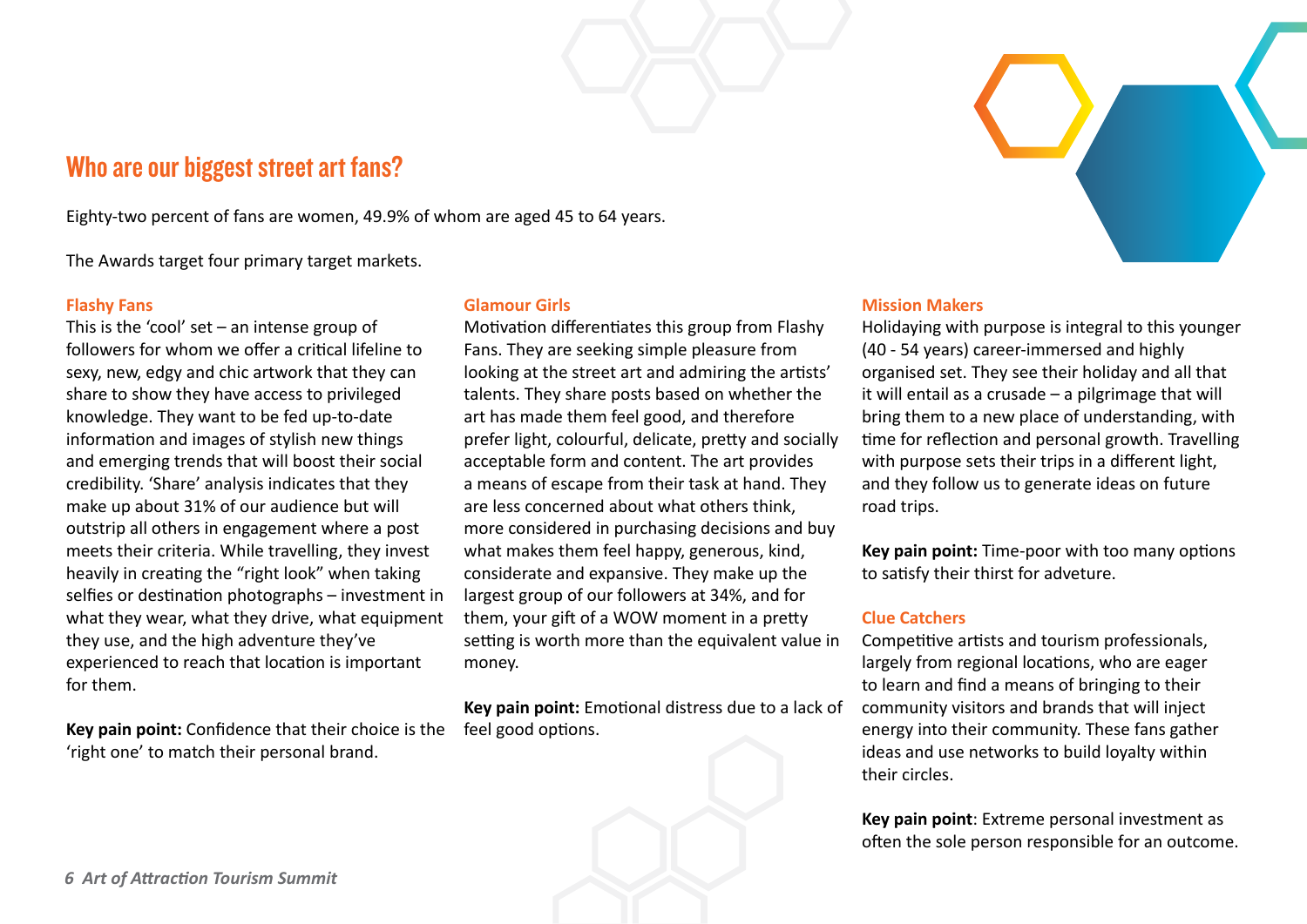# 2021 ASAA Categories

In 2021 there are 12 categories. With a national Gold, Silver and Bronze in each category plus an overall Best of the Best for the highest scoring submission, the major Awards partner has an additional 37 opportunities to shine alongside the best places to see outdoor art across Australia.

*Best Mega Mural: 2020 Gold Winner – Karoonda Silo Art and Show, Karoonda SA Best External Mural: 2020 Gold Winner – Lucas Street Mural, Kapunda SA Best Landmark Sculpture: 2020 Gold Winner – Language of the Land, Eidsvold QLD Best Sculpture Park or Trail: 2020 Gold Winner – Utes in the Paddock, Condobolin NSW Best Metropolitan Art: 2020 Gold Winner – Mindeerup Public Art, South Perth WA Best Rural Art: 2020 Gold Winner - Yelarbon Silo Art, Yelarbon QLD Best Monument or Memorial: 2020 Gold Winner – Gallipoli to Armistice Memorial, Maryborough QLD Best Festival or Event – Colour Tumby Street Art Festival (rolled over from 2019) Best Laneway: New! Best Entrance Art: New! Best Street Art Tour: New! Best Street Art Trail: 2020 Gold Winner – Heesco Towm, Yarram VIC*

> **277%** increase in **submissions** in 2020

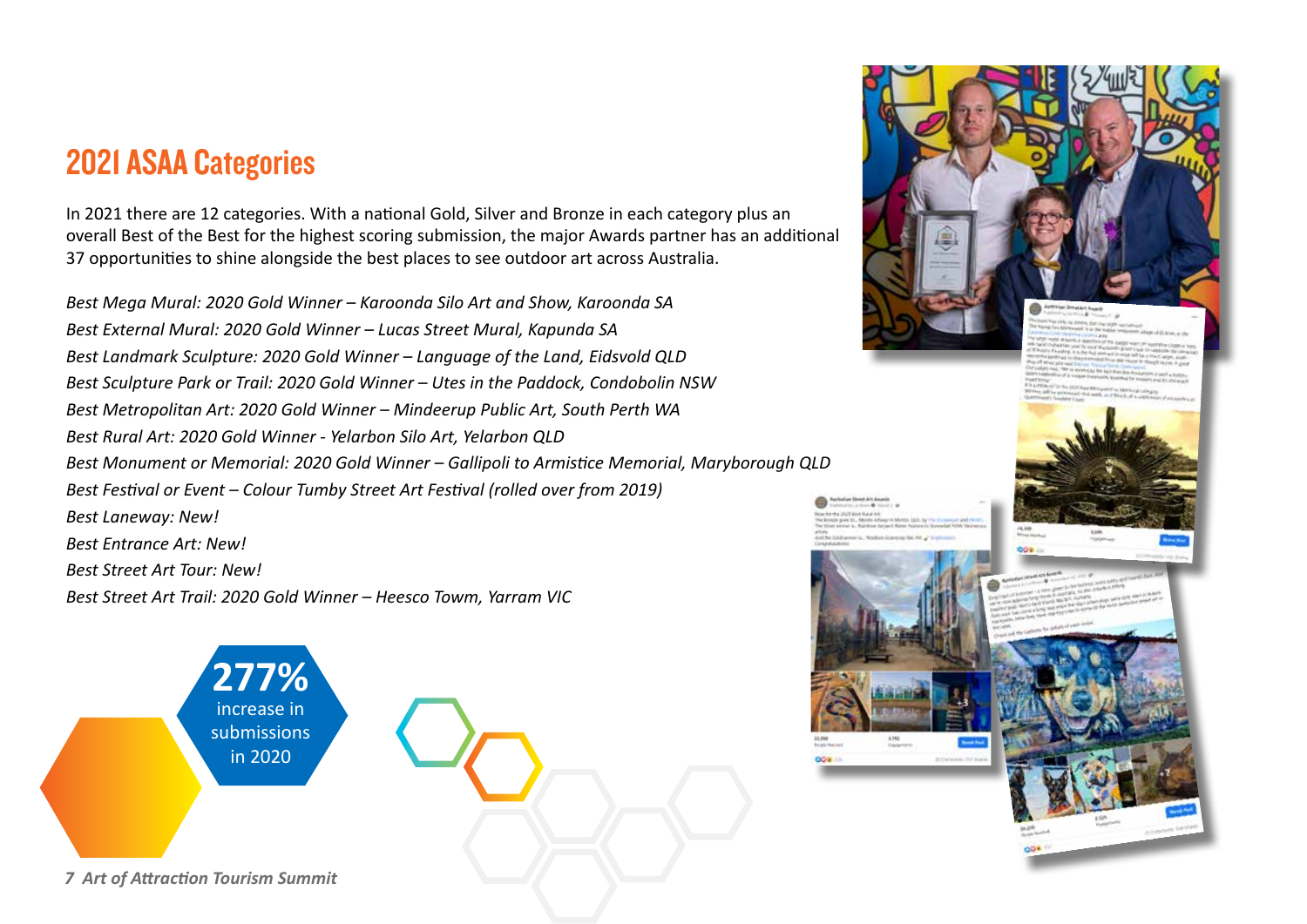### Grey Nomad Awards [GNA]

National tourism awards helping regional and rural Australia while recognising those who cater to mature-age travellers in exemplary ways. www.greynomadawards.com.au

Australians aged 55+ are the largest users of travel services in both time and money spent – 44.8% of all services are consumed by this segment, compared to 32.2% for those aged under 35 years and 23.0% for those aged 35 – 55. (Source: Ibisworld.com.au)

Pair that with the fact that 85% of those over 50 years prefer to holiday in Australia rather than take an overseas trip, so they will be still travelling Australia long after international borders reopen.

Competition in the domestic market is stronger now than ever and providing credible inspiration to mature-age visitors to include a specific town, region or attraction on their holiday itinerary is more important than ever. That is where these Awards come in. The Grey Nomad Awards provide proven, credible proof from national tourism leaders who have determined the winners are going the extra mile to make the lives of mature-age travellers happier, healthier and safer.

*8 Art of Attraction Tourism Summit* 

### Who are our grey nomad fans?

Almost exclusively (89.2%) Australians over the age of 50, majority women (82%) who are:

- 1. Happy ageless adventurers "living the dream" part or full-time, in a couple or solo
- 2. Ideas gathering, curious, planning WOW-moment adventures
- 3. Living vicariously through our journeys (13.1%), wanting connection and group belonging

### They all seek:

- The thrill of soft adventures
- A desire to "live the dream"
- Australia's open spaces, charming towns, folklore-like characters and natural wonders.

Their **biggest pain point** is being overwhelmed with choice - in where to travel, what to take and what type of RV to choose. Technical jargon and fear of facing unexpected challenges makes them nervous.



2020 WINNER

*Hatchery Karumba, QLD*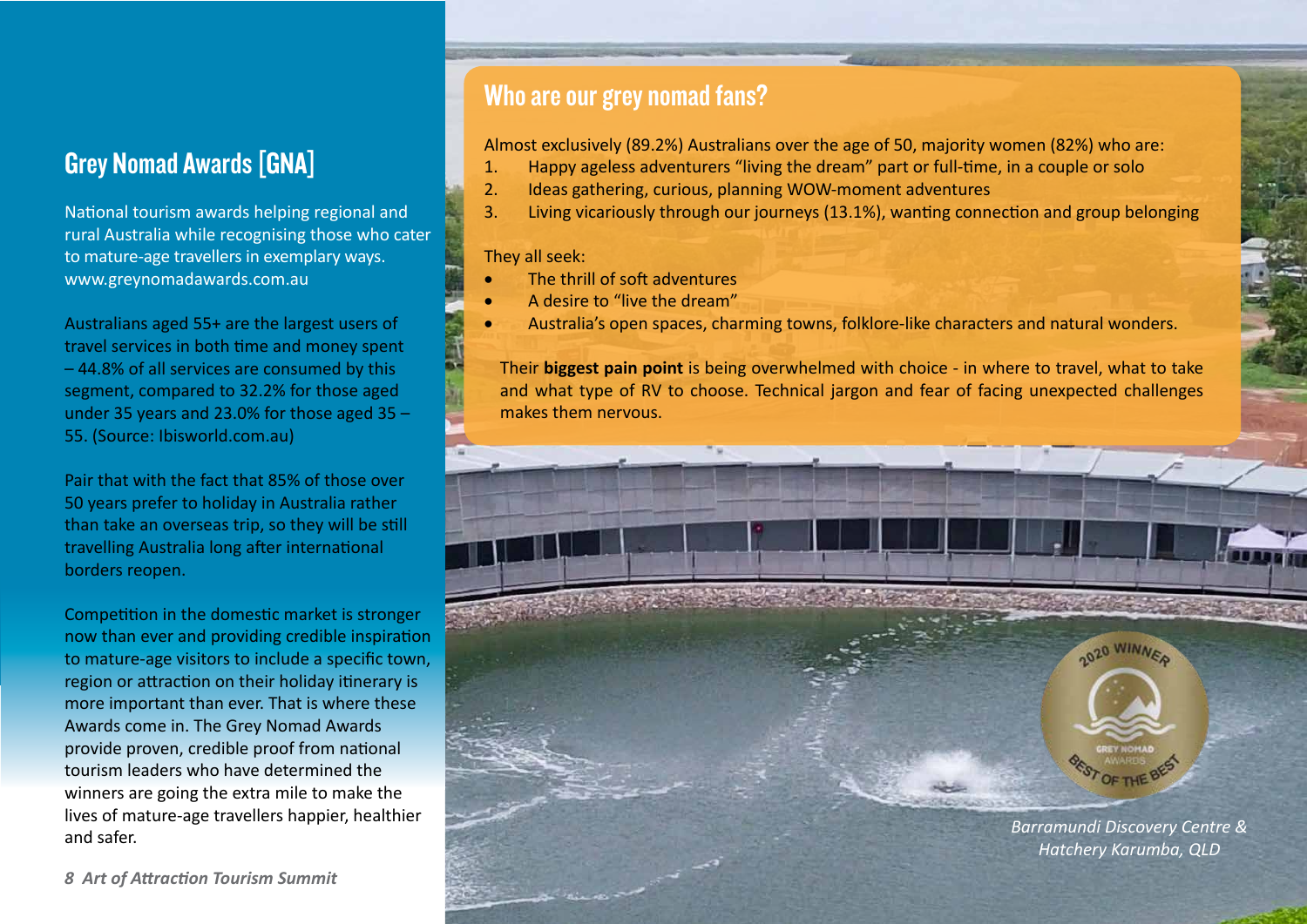# 2021 GNA Categories

2021 sees 12 categories recognising private, not-for-profit and Local Government organisations that service the mature age tourism sector within Australia.

Best Grey Nomad Small Caravan Park: 2020 Gold Winner - Mt Larcom Tourist Park, Gladstone QLD Best Grey Nomad Large Caravan Park: 2020 Gold Winner - Riverbend Caravan park Renmark SA Best Grey Nomad Pub Stay: 2020 Gold Winner - The Wellshot Hotel, Ilfracombe QLD Best Grey Nomad Farm or Station Stay: 2020 Gold Winner - Charlotte Plains, Cunnamulla QLD Best Grey Nomad Community Stay: 2020 Gold Winner - CMCA RV Park, Temora NSW Best Grey Nomad Council Free-stay: 2020 Gold Winner - Kimba Recreation Reserve, Kimba SA Best Grey Nomad Volunteer Program or Project: Kimba Grey Nomad Volunteer Project (rolled over) Best Grey Nomad Festival or Event: Parkes Elvis Festival (rolled over) Best Grey Nomad Historic Attraction (New\*) Best Grey Nomad Contemporary Attraction (New\*) Best Grey Nomad Tour (New\*) Best Grey Nomad Trail (New\*)

\* *Previously a single category known as the Best Grey Nomad Attraction or Tour. 2020 Gold Winner was the Barramundi Discovery Centre and Hatchery, Karumba QLD*

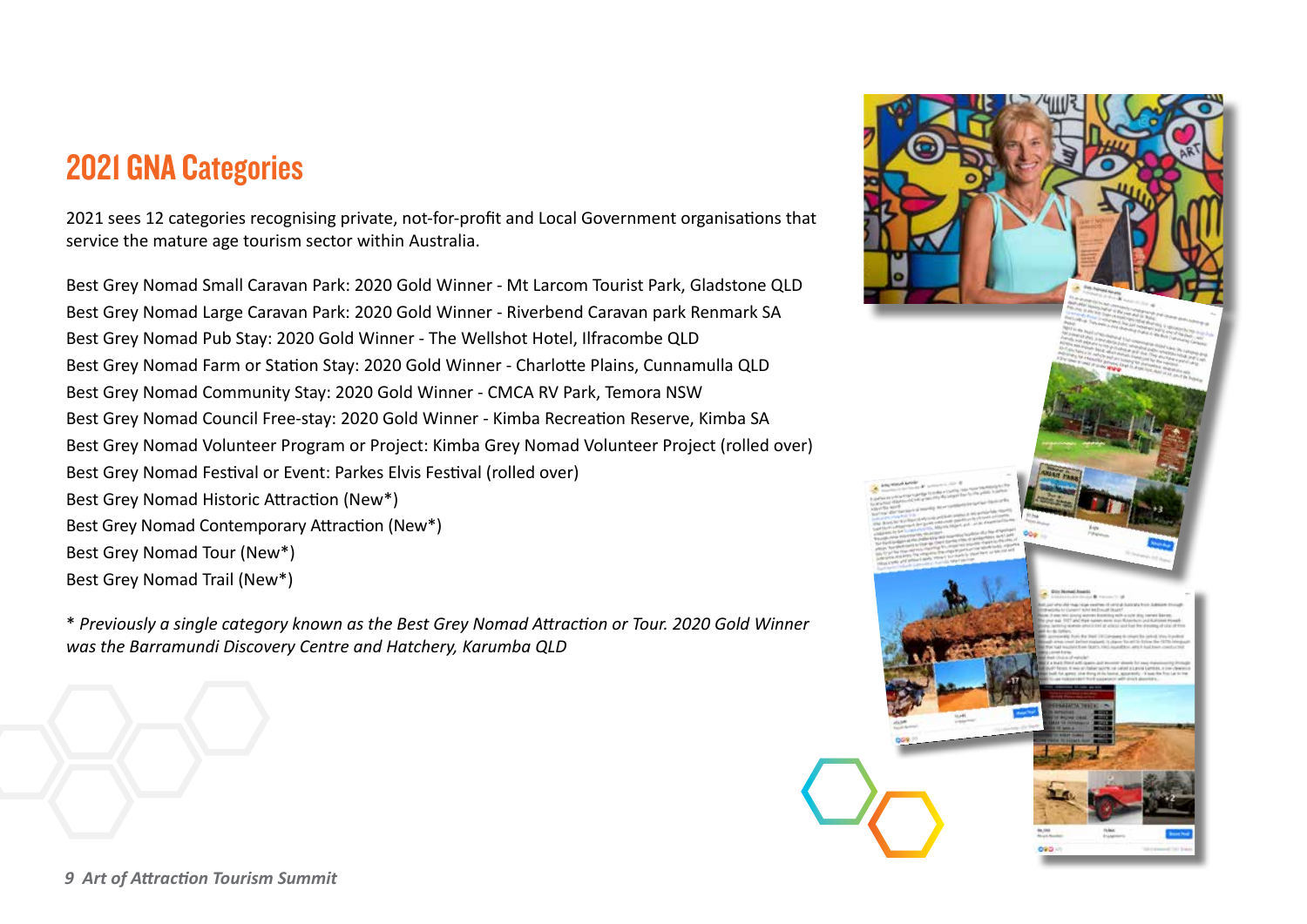

## Partner with Us

The Art of Attraction, Australian Street Art Awards and Grey Nomad Awards offer an excellent opportunity to partner with a business event leader that understands what you are trying to achieve.

By becoming a partner you are helping destinations throughout regional and rural Australia become stronger and more resilient while reaching Australians that love travelling our vast country.

You will enjoy the benefits of:

- Brand association with high credibility events
- Association with events specifically designed to help areas that have been hit hard by Mother Nature over the past year
- High profile exposure
- New stakeholder relationships
- Engagement and promotional opportunities with like-minded organisations and individuals.

The opportunities on offer will provide an excellent return on investment. We will work closely with you to ensure your organisation has the best opportunity to shine throughout 2021 and onto the 2022 conference and awards events.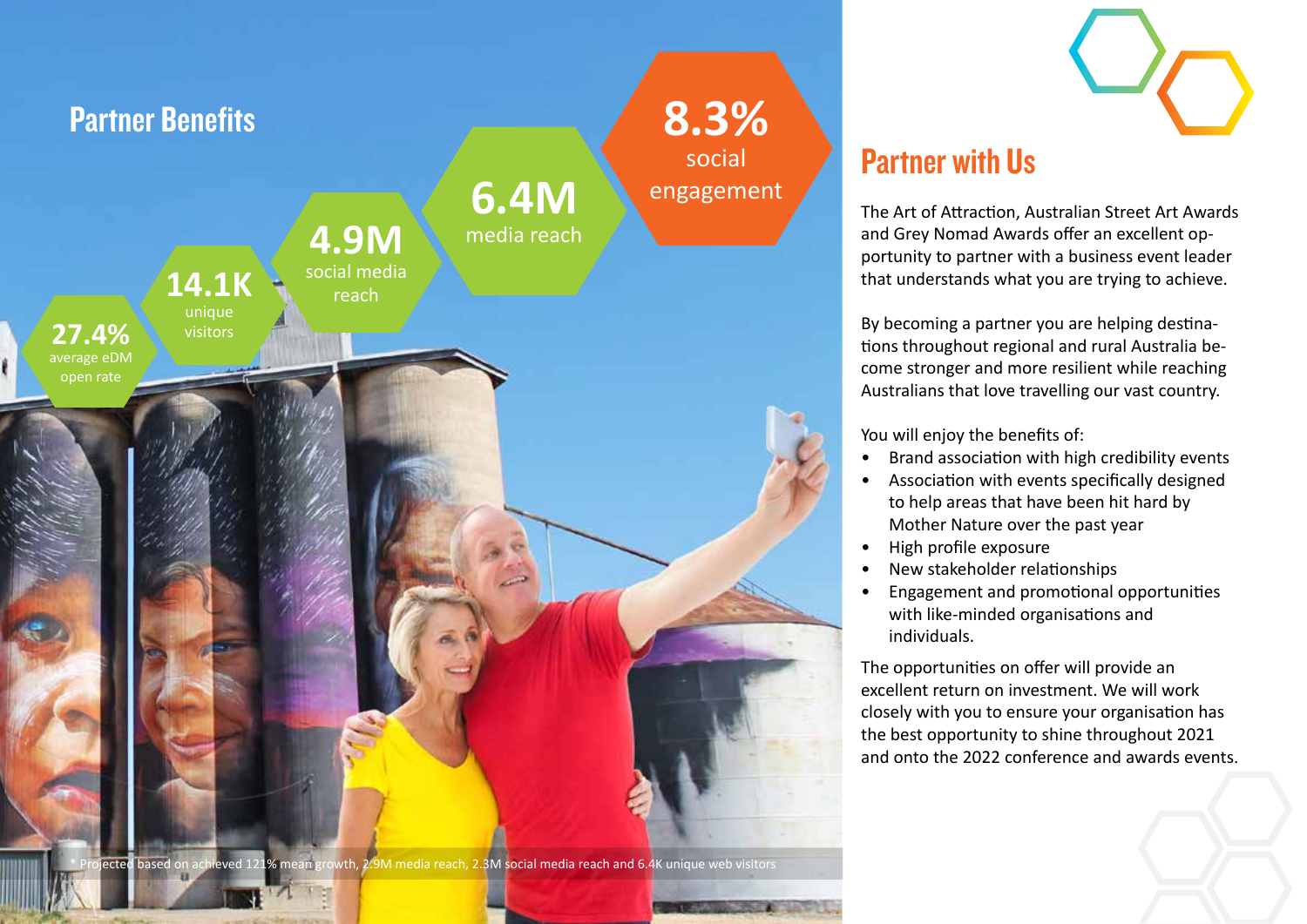### Fast Facts

| <b>Important Dates</b>      | Roadshow related opportunities: April - October 2021<br>Intense Awards closing promotion: October - early Nov 2021<br>Intense pre-conference promotion: Dec to March 2022<br>Event: 2 - 4 March 2022<br>Post-event Awards marketing: March - April 2022                                                                                                                                                                                                                                                                                                                 |
|-----------------------------|-------------------------------------------------------------------------------------------------------------------------------------------------------------------------------------------------------------------------------------------------------------------------------------------------------------------------------------------------------------------------------------------------------------------------------------------------------------------------------------------------------------------------------------------------------------------------|
| Location                    | The Event Centre Caloundra<br>Sunshine Coast, Queensland<br>Chosen based on three key factors:<br>1. Good access by road, rail and air<br>2. Local street art<br>3. Aspirational destination.                                                                                                                                                                                                                                                                                                                                                                           |
| <b>Attendees</b>            | Based on surveys in February 2021 and detailed feedback from<br>our 10,000+ database, we are confident that a minimum of 200<br>delegates and 250 Awards guests will attend.<br>And our previous events have been successful:<br>"I had an excellent time. It was so well organised, a really fun and<br>educational event." - Emily Moskwa, Planning & Policy Research<br>Officer, Campbelltown Council (South Australia)<br>"A fantastic event, very well organised and really valuable."<br>- Rhianna Pezzaniti, Senior Project Manager, FORM (Western<br>Australia) |
| <b>Social Participation</b> | Based on growth and engagement, we anticipate 24,000 Facebook<br>followers and 15,000 subscribers by March 2022                                                                                                                                                                                                                                                                                                                                                                                                                                                         |

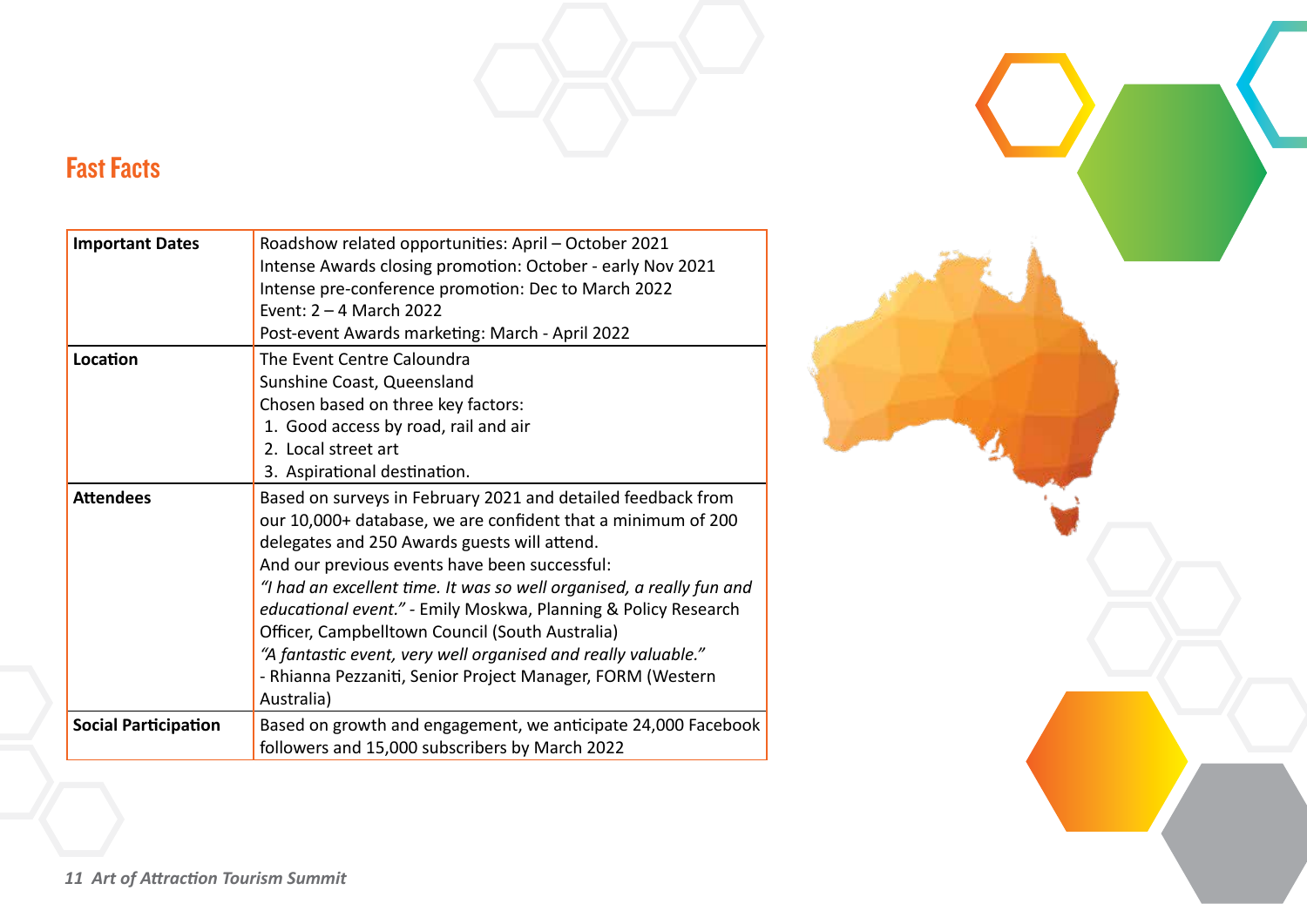### Marketing Strategies

Our Marketing Plan is a living document which includes planned, tactical and responsive activities.

Based upon target market research, we have created a Plan that is:

- Stimulating interest in the Awards
- • Generating interest in the 2021 multi-state journey
- Driving attendance to the Art of Attraction tourism conference and associated Awards dinner.

### **Daily marketing activities are undertaken, seven days a week, and in brief include:**

**CONTENT CREATION:** Unique daily content creation across Facebook and Instagram plus social advertising and remarketing, plus blogs.

**ROADSHOW**: Seven-months in 2021 through NSW, VIC, SA and southern QLD covering 18,335 kms, 120+ destination meetings, 100+ collateral drops from April to October 2021; Six free events promoting the Awards in specific destinations.

**eDMs:** Monthly newsletters to engaged 10,130+ subscribers March 2021 to Jan 2022, then weekly throughout February 2022. 27.4% read rate.

**MEDIA**: Extensive PR campaign to targeted trade,

travel and mass media.

**WEBSITES**: www.streetartawards.com.au and www.greynomadawards.com.au; plus www. artofattraction.com.au all SEO optimised.

**SHOWREEL**: 2020 event showreel promoted through social channels at key milestones.

### **SOCIAL MEDIA:**

- • GNA Engagement Rate^: 9.25%
- ASAA Engagement Rate^: 7.61%
- • Lifetime 2020 GNA Post Reach: 1,495,921
- • Lifetime 2020 ASAA Post Reach: 881,575
- GNA Follower Growth: 166.9%
- ASAA Follower Growth: 78.3%

^ Against 2020/21 Facebook engagement rate average of 0.18% and travel brand average of 0.29%, with 5% considered exceptional. (Hootesuite)

Awards postcards







Targeted media



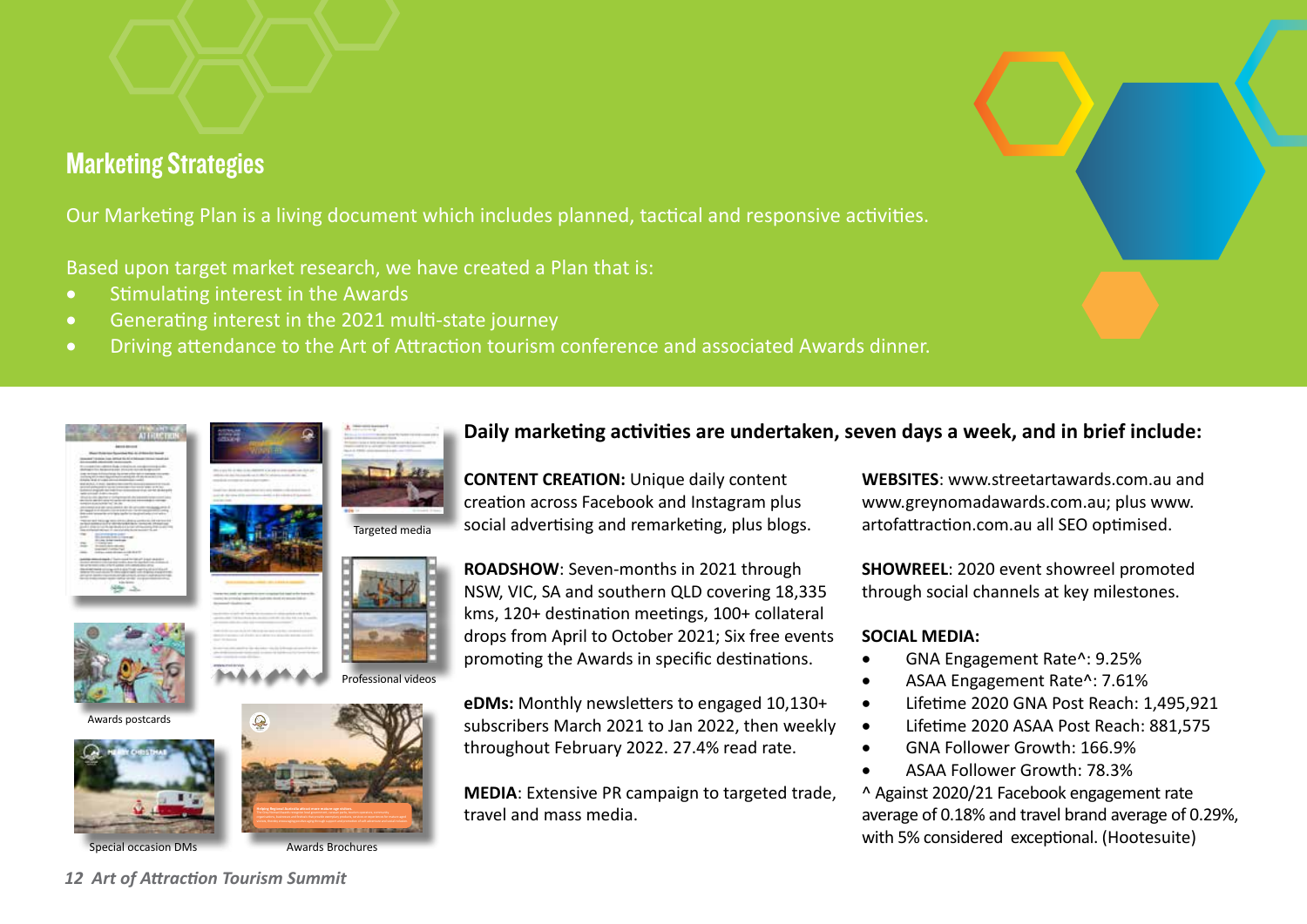### The Summit Offer

The Art of Attraction is seeking to build a partnership with a few select organisations that understand and appreciate the mutual benefits and opportunities associated with the Summit. We want to honour these relationships and this is why we have taken a relevance rather than prevalence approach.

Firstly, we are offering options for customisation for organisations that want something out-of-thebox and attention-grabbing for a negotiated fee. If this approach appeals, then talk to us. We'll then learn about your marketing objectives before putting together for discussion that will include success measures so you enjoy the highest return on investment.

We also have pre-determined packages (prices including gst):

- Platinum Summit Partner \$20,000 +
- Gold Summit Partner \$12,000 +
- Car Wrap Partner \$8,800 + outgoings
- Launch and Welcome Drinks Partner \$7,500
- Happy Hour Grey Nomad Style! \$2,500

There is also a select number of exhibitor opportunities. See page 15 or download the Prospectus from www.artofattraction.com.au

### Stand Out

Below are suggestions of custom activations. In each instance, the implementation of these or any other custom activation would be for a mutually-agreed fee. This option is also available for the Awards Partner.

**A "Show Stopper"** - a nationally-renowned chalk artist will create a large 3D floor "painting" that will feature your logo and / or product, designed so conference delegates or Awards guests can place themselves "inside" the picture. Great social media activation ensuring brand recognition longevity.

**Regional Events Showcase** - the six boutique free events we hold in regional Australia targeting grey nomads offer endless possibilities for creatively showcasing your products or services. These events form part of our roadshow and are typically held in caravan parks and campgrounds.

B**randed Chill Out Lounge** - a "reprieve from the conference", complete with branded stand, bean bags in your corporate colours and coffee table tops to match, an interactive competition with a leaderboard and a branded prize. Get delegates coming back again and again.

We have many other ideas and we would love to hear yours, so let's talk!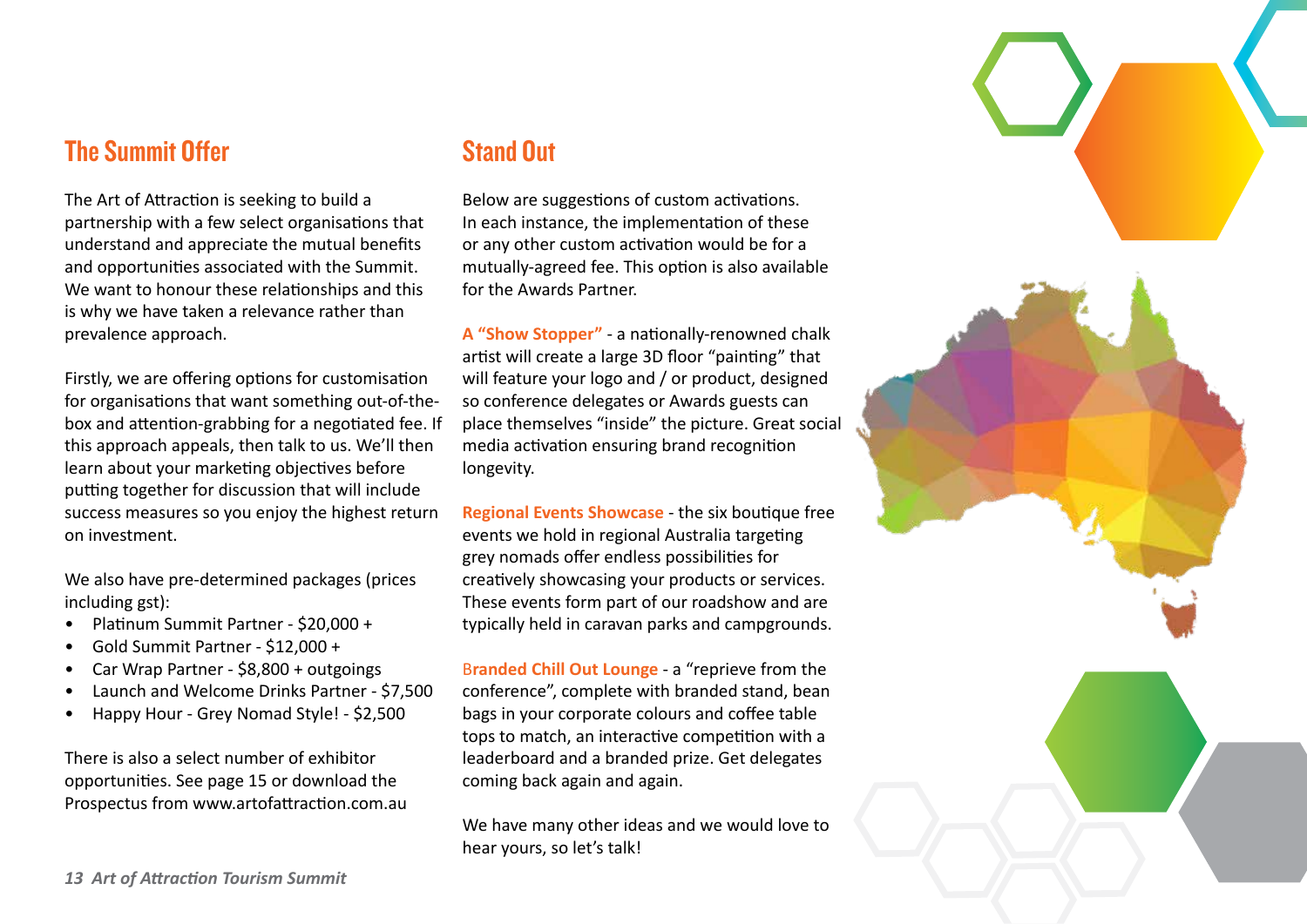### Summit Partnerships

| <b>SUMMIT OFFERS</b>                                          | <b>Destination</b>                | Platinum       | Gold           | <b>Car Wrap</b> | Welcome<br>Reception | <b>Happy</b><br>Hour |
|---------------------------------------------------------------|-----------------------------------|----------------|----------------|-----------------|----------------------|----------------------|
| Investment                                                    | 25,000                            | 15,000         | 10,000         | 8,800*          | 5,000                | 2,500                |
| Destination and veune on all promotional items for 12 months  | Yes                               |                |                |                 |                      |                      |
| Joint media, launch and competition opportunities             | Yes                               |                |                |                 |                      |                      |
| Exhibition space included                                     | 6x2                               | 6x2            | $3 \times 2$   |                 |                      |                      |
| Vehicle wrap - until 2022 conference                          |                                   |                |                | <b>Yes</b>      |                      |                      |
| Barista coffee cart with your branded signage                 |                                   | Yes            |                |                 |                      |                      |
| Summit welcome speech                                         | Yes                               |                |                |                 |                      |                      |
| One-minute video at conference opening and closing            |                                   | Yes            |                |                 |                      |                      |
| Primary exposure on conference collateral                     | Yes                               | Yes            | Yes            |                 |                      |                      |
| Logo on conference satchels                                   | Yes                               | Yes            | Yes            |                 |                      |                      |
| Collateral and gift opportunity in Summit satchels            | $\overline{\mathbf{A}}$ s         | Yes            | Yes            | Z               |                      |                      |
| Opportunity to provide pop-up banner in plenary room          | 巴                                 | $\overline{2}$ | $\overline{2}$ | TAKE            |                      |                      |
| Summit Program advertisement (provided by partner - per page) | $\overline{\mathbf{z}}$           | Full           | Half           |                 | Quarter              | Logo                 |
| Logo on screen at Summit (*with MC credit)                    | All intervals*                    | All intervals* | All intervals* |                 | All intervals        | Pre-event            |
| Delegate List (where permissible)                             | <b>DES</b>                        | Yes            | Yes            | Œ               | Yes                  |                      |
| Summit Two-Day Registrations with Welcome Reception           | $\frac{\mathbf{H}}{\mathbf{H}^2}$ | 6              | $\overline{4}$ | ப               | $\overline{2}$       | $\mathbf{1}$         |
| Opportunity to provide banners at Welcome Reception           |                                   |                |                | 正<br>ய          | $\overline{2}$       |                      |
| Opportunity to provide banners at Happy Hour event            | $\bigcap$                         |                |                | $\bigcap$       |                      | $\mathbf{1}$         |
| Ice box giveaway with your branding at happy Hour             |                                   |                |                |                 |                      | Yes                  |
| Pre-conference eDMs with links                                |                                   | $\overline{4}$ | $\overline{2}$ |                 | $\overline{2}$       | $\mathbf{1}$         |
| Social media call outs and mentions                           | Yes                               | Yes            | Yes            | Yes             | Yes                  | Yes                  |
| Advertisement in Summit eDM with links                        |                                   | $\overline{2}$ | $\mathbf{1}$   |                 |                      |                      |
| Special offer from you via our social media                   | $\overline{2}$                    | $\overline{2}$ | $\overline{2}$ |                 |                      |                      |
| Special offer from you via a special eDM to our database      | $\mathbf{1}$                      | $\mathbf{1}$   | $\mathbf{1}$   |                 |                      |                      |
| Solo eDM to our database                                      | $\mathbf{1}$                      | $\mathbf{1}$   | $\mathbf{1}$   |                 |                      |                      |
| Logo in Summit eDMs                                           | Large                             | Large          | Large          |                 | Small                | Small                |
| Logo on Art of Attraction website with link                   | Large                             | Large          | Large          |                 | Small                | Small                |
| Promotion on Art of Attraction social channels                | Yes                               | Yes            | Yes            |                 | Yes                  | Yes                  |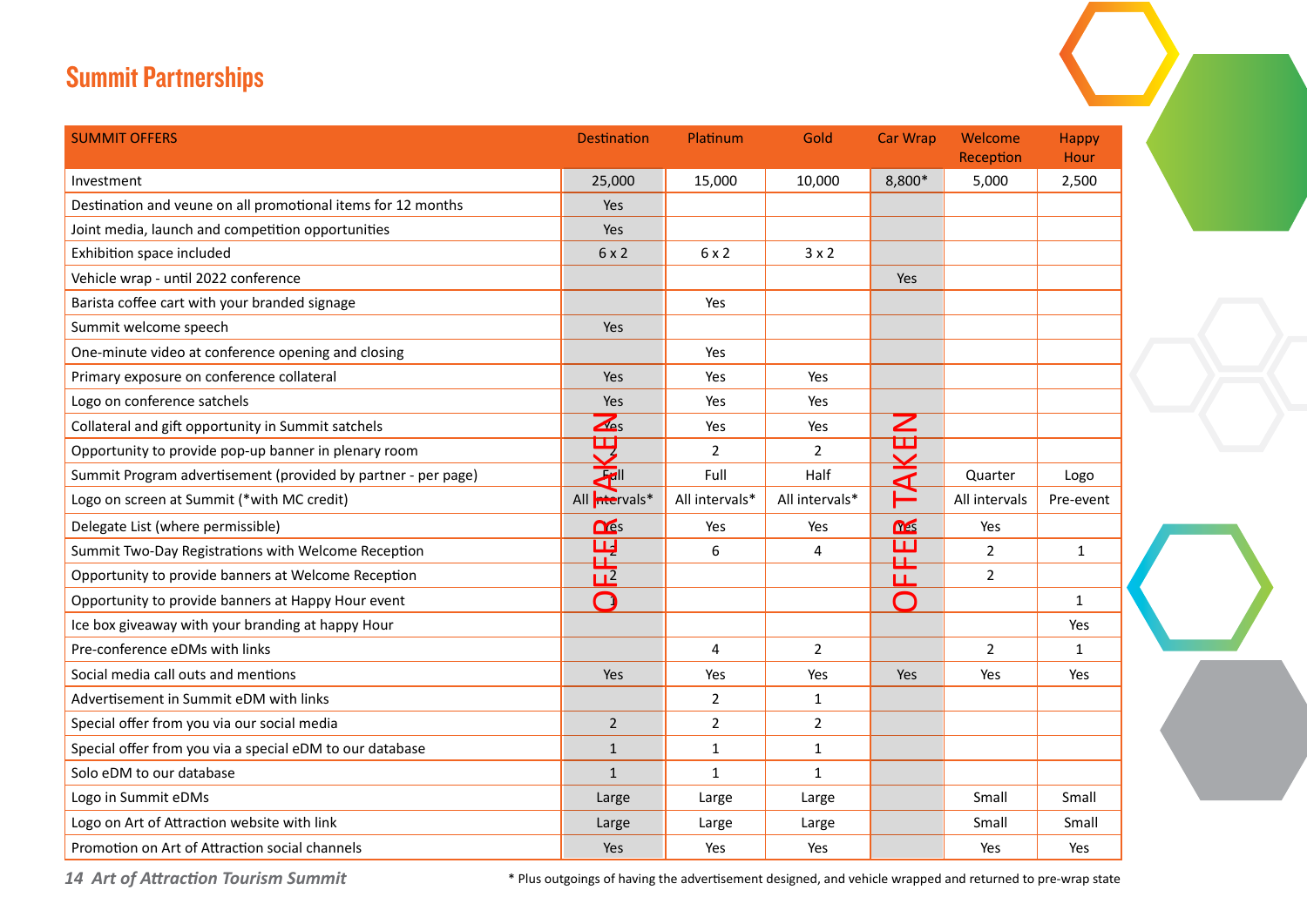### Awards and Gala Partnerships

| <b>AWARDS OFFERS</b>                                                                                             | Gala               | <b>Category</b> |
|------------------------------------------------------------------------------------------------------------------|--------------------|-----------------|
| Investment                                                                                                       | 10,000             | 2,500           |
| Two-minute dinner welcome speech                                                                                 | <b>Yes</b>         |                 |
| 30 second video at Awards dinner                                                                                 | Yes                |                 |
| Opportunity to present one full set of Awards*                                                                   | Yes                |                 |
| Awards gala tickets with VIP pre-dinners                                                                         | 8                  | 4               |
| Special MC acknowledgement with large logo on screen                                                             | Yes                |                 |
| MC acknowledgement with logo when category is announced                                                          |                    | Yes             |
| Logo on screen at each meal break                                                                                | <b>Yes</b>         | Yes             |
| Logo on main photography media wall                                                                              | Yes                |                 |
| Opportunity to co-facilitate Awards poster session at Summit                                                     | Yes                |                 |
| Logo on Awards Program                                                                                           | Large              | Small           |
| Logo on Awards' guests gift bag with your product / gift in each bag plus an opportunity to make a special offer |                    |                 |
| Opportunity to provide Awards' guest gift bag product or gift in each bag                                        |                    | Yes             |
| Opportunity to display banner at Pre-dinner drinks                                                               |                    |                 |
| Logo showcased on Awards lectern sign                                                                            |                    |                 |
| Special offer via our eDM with links                                                                             | 1                  |                 |
| Special offer from you via our social media                                                                      | $\mathbf{1}$       |                 |
| Logo in eDMS                                                                                                     | Large              | Small           |
| Sponsor 1 category of choice in your preferred Awards program^                                                   | Yes                | Yes             |
| Social media call outs and mentions                                                                              |                    | Yes             |
| Logo on relevant Awards website - sponsors page, category page and relevant winners' page with links             | <b>Both Awards</b> | Yes             |

\* Three sets will be presented - one before entree, one between entree and the main meal, and a final set after main meal service

^ Where multiple requests are received for a specific category then preference will be given to the first category partnership confirmed except where the Gala Partner is involved.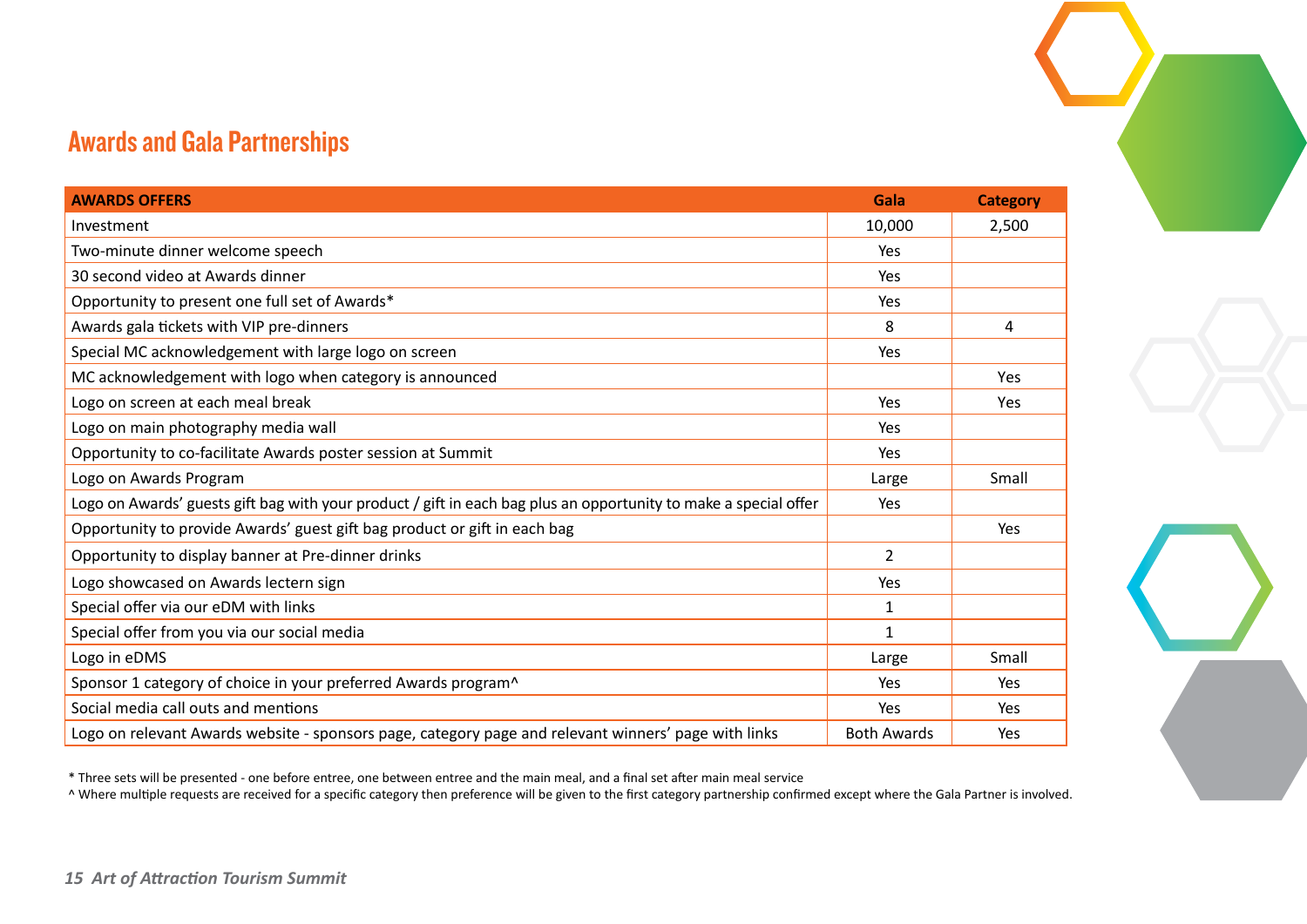### Exhibitor Information

Exhibition spaces measuring 3 x 2m will surround the area where meal breaks occur. Starting at \$3,750 each standard exhibition space includes:

- Standard partitioning (to no less than 1.8 metres)
- 1 (one) x power point
- Lighting inside the fascia
- Fascia sign name (up to 30 characters)
- Standard flooring
- 1 (one) x Complimentary Exhibitor Registration

Space only stands (with none of the above) are \$3,090 for each 3 x 2m unit area.

Extra Exhibitor Registrations available for \$495 each.

The Art of Attraction Summit organiser will be in touch with each exhibitor once they have signed up to provide important details, such as:

- Lighting, booth and power inclusions
- Exhibition floor plan and allocations
- Bump-in and pack-down times
- Delivery Instructions and forms
- Additional equipment and furniture hire
- Deadlines for logos and company profiles.

A full support service is available to all exhibitors requiring furniture, flooring, extra signage, AV, prop hire or a custom stand.

Exhibitor Prospectus and Application Form available at www.artofattraction.com.au, or reach out to us to talk through the opportunities.

### Partnerships: The Next Step

Reach out to us to either have a chat about the opportunities available or to request a Sponsorship Form and Agreement.

Kim Morgan Conference Coordinator Art of Attraction Tourism Summit Awards Absolute (07) 5446 4299 1300 88 22 59 0407 988 860 kim@awardsabsolute.com

Liz Rivers Event Director Art of Attraction Tourism Summit Awards Absolute (07) 5446 4299 1300 88 22 59 0409 071 816 liz@awardsabsolute.com